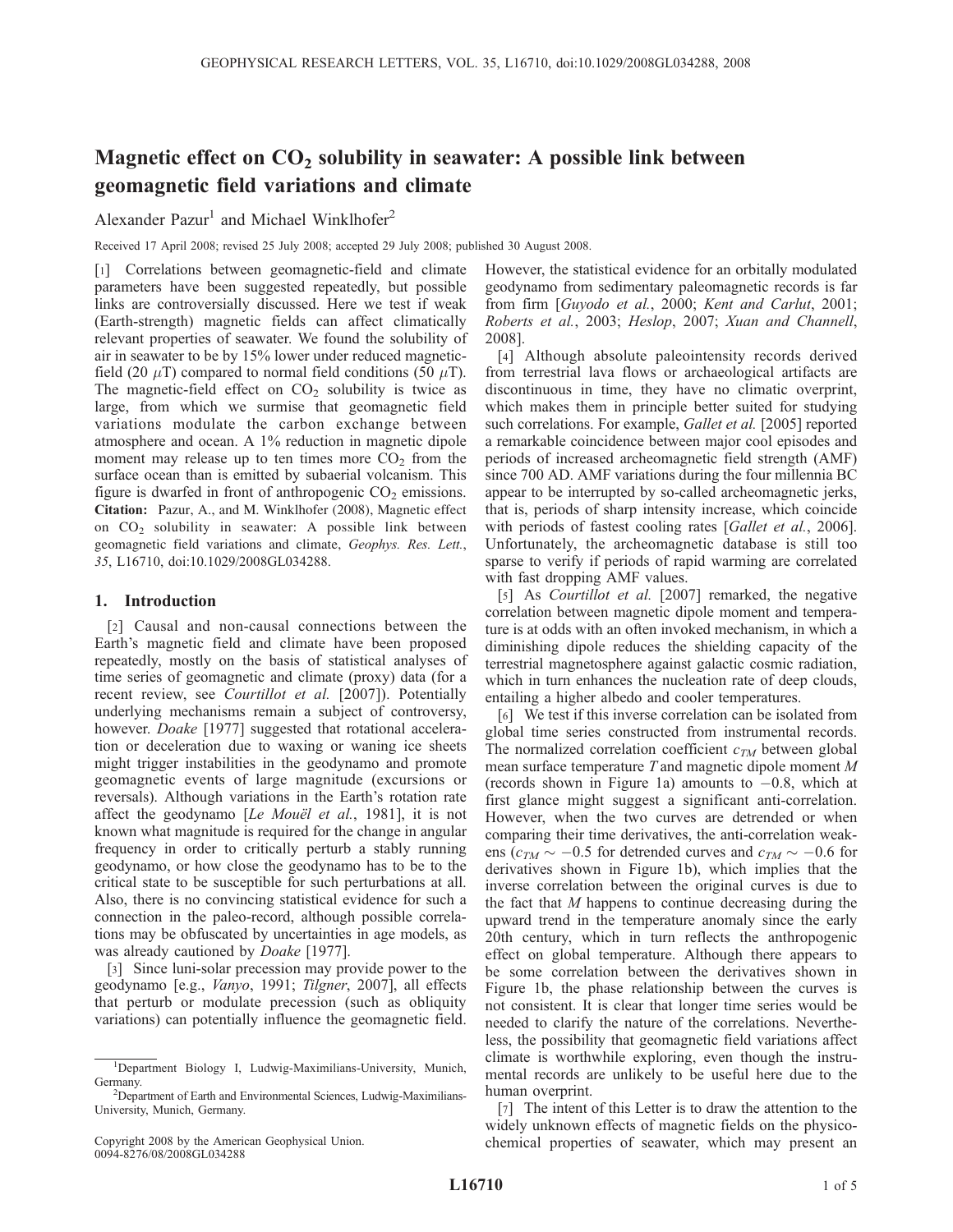

Figure 1. (a) Relative variation of the geomagnetic-field dipole moment  $M/M_0$  (thick line, left scale), with  $M_0 =$  $M(1850)$ , and globally averaged surface temperature anomaly,  $T$  (thin line, right scale). Data sources:  $M$  from Jackson et al. [2000], T from Brohan et al. [2006]. (b) Time derivatives of  $M/M_0$  (thick, left scale) and T (thin, right scale), respectively. To emphasize a possible anti-correlation, the negative time derivative of  $M/M_0$  is shown. T was smoothed before differentiation.

important mechanism linking geomagnetic field variations and climate, given the major role the ocean has on global climate. Several recent studies suggested that magnetic fields have a role on the physicochemical properties of aqueous electrolytic solutions [Beruto et al., 2003; Vallée et al., 2005], as well as on kinetics and thermodynamics of CaCO<sub>3</sub> precipitation [Holysz et al., 2002; Barrett and Parsons, 1998]. Those experiments were done in a different context and the fields used were either strong static magnetic fields ( $\geq$ 100 mT) or weak alternating electromagnetic fields. Below we show that similar effects can also occur in weak (Earth-strength) static magnetic fields and propose a mechanism in which variations of the geomagnetic field strength affect the gas solubility of sea-water and thereby modulate the atmospheric  $CO<sub>2</sub>$  concentration.

## 2. Experiments

## 2.1. Magnetic Field Effects on Viscosity

[8] Viscosities of seawater and of a 0.62 M (3.5%) NaCl solution were determined from fluorescence polarization [*Marangoni*, 1992], for which purpose the solutions were dyed with Rhodamine-B (see Figures S1–S3 in the auxil-

iary material for setup and calibration<sup>1</sup>). An electronically controlled pipette was periodically pumped up and down to induce a vertical flow in the solution  $(0-5 \text{ mm/s})$ . The controlled application of a magnetic field (MF) was through Helmholtz coils, housed inside a permalloy box screening out the ambient field. When the Helmholtz coils were switched off, the residual field in the tank was about 1  $\mu$ T. The effect of a MF on viscosity was investigated at  $T = 5 \pm 1$  $0.1^{\circ}$ C. After switching on a MF of 2 mT, the viscosity continuously increased. The effect is fully reversible when the MF is reduced to 1  $\mu$ T again, with a decay time of less than 10 s (Figure S4). When the samples are agitated, the viscosity initially increases at much higher rates and reaches overall higher levels than without agitation. The increase of viscosity was  $8 - 10\%$  stronger for the 3.5% NaCl solution than for seawater. The viscosity enhancement due to a 2 mT field (relative to 1  $\mu$ T) is equivalent to a temperature reduction of  $0.7^{\circ}$ C (placid) or  $1.5^{\circ}$ C (agitated). However, we were not able to quantify the viscosity enhancement due to an earth strength field (0.05 mT). Although the sign of the MF effect is the same, the signal-to-noise level here is too low to obtain decent estimates.

[9] The MF effect on viscosity increases with decreasing temperature. Importantly, the viscosity effect vanished after degassing the salt solutions for 60 s under vacuum, and was re-established by gassing. The MF effects on the viscosity of the solution when  $O_2$  or  $N_2$  were used instead of air were similar, but slightly stronger with  $CO<sub>2</sub>$  and virtually absent with argon, in distilled water, and in a glucose solution  $(3.5 \text{ weight } \%)$ . The fact that the MF effect is similar among the molecular gases suggests that effects seen with air are not due to the paramagnetic susceptibility of  $O_2$ , which is too small to explain the observed magnetic-field effects in terms of magnetization effects.

[10] The observed MF effect on viscosity obviously needs a combination of two components; namely, dissociated salts (electrolytes) and the presence of internal interfaces in the solution (due to air bubbles or particulate matter). Electrostatically, gas bubbles in water are similar to colloidal solutes. Both are coated by shells of ions and counterions, referred to as inner and outer Helmholtz layer, which together form a dielectric boundary layer (DBL). The potential that arises on removal of the outer Helmholtz layer, is called the zeta potential, a measure of the electric polarization. The zeta potential depends on pH and salt concentration [Creux et al., 2007], but also on viscosity according to the Smoluchowski-Einstein equation. The observed changes in viscosity therefore are likely to represent a magnetic-field effect on the zeta potential.

## 2.2. Magnetic Field Effects on Gas Exchange Between Air and Seawater

[11] To measure gas concentration in sea-water, we used an elastic light-scattering technique [Vallée et al., 2005] with a monochromatic (400 nm) light source. Elastic light scattering is sensitive to the presence of gas bubbles, which have a different refractive index than the solution and thus act as scatterers. The intensity of the scattered light depends not only on the concentration of the gas phase in the solution, but also on bubble size. To minimize the obfus-

<sup>&</sup>lt;sup>1</sup>Auxiliary materials are available in the HTML. doi:10.1029/ 2008GL034288.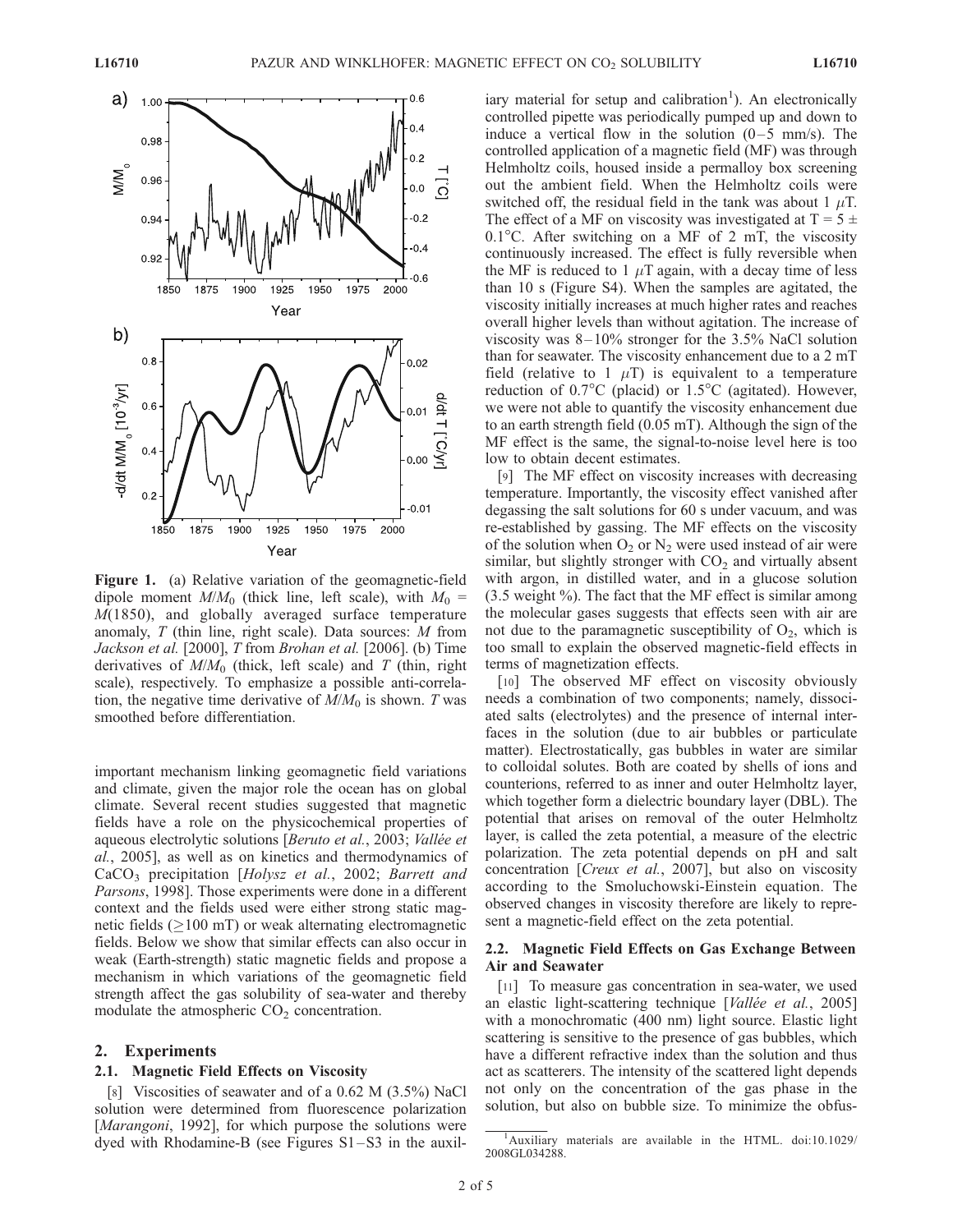

Figure 2. (a) Time course of air saturation of seawater at 1  $\mu$ T, 20  $\mu$ T, and 50  $\mu$ T, respectively. Each curve presents the mean over five experiments each and their  $\pm 1\sigma$  standard deviation (error bars). All curves are normalized to the saturation level obtained at 50  $\mu$ T. (b) As in Figure 2a, but now for air with  $30\%$  CO<sub>2</sub>. Averages of three experiments each, 100% is defined for normal air in 50  $\mu$ T (see Figure 2a).

cating effects of a broad bubble-size distribution on the scattering intensity, the solution was not agitated in this experiment. Under placid conditions, the bubble-size distribution is narrow (bubble sizes well below 1  $\mu$ m) and the bubbles are separated, whilst under turbulent conditions, bubbles are prone to interact and coalesce, which gives rise to a broad bubble-size distribution. Thus, for the placid solution, the scattering intensity can be considered to reflect the concentration of roughly monodisperse gas bubbles in the solution.

[12] The seawater was degassed before the experiment. Then the surface of the water container was allowed to exchange gas with the environment (ambient pressure) and the time course of the scatter intensity was recorded in 1  $\mu$ T, 20  $\mu$ T, and 50  $\mu$ T, respectively. The solution was kept at 4C. Each regassing experiment follows a similar time course, characterized by an initially linear increase in scatter intensity (gas concentration) up to 45 min, followed by an approach-to-saturation behaviour, with saturation achieved after about two hours (Figure 2a). The curves are normalized by the saturation value for the curve taken at 50  $\mu$ T. Importantly, re-gassing rate and saturation values increase with field strength. Additional experiments were conducted to determine the MF effect on  $CO_2$  solubility. For  $\sim$ 30% (v/v)  $CO<sub>2</sub>$  enriched air, a reduction in field strength from 20  $\mu$ T to 1  $\mu$ T has an even more pronounced effect on gas solubility compared to normal air with 380 ppm  $CO<sub>2</sub>$ (Figure 2b). For pure  $CO<sub>2</sub>$ , the extrapolated MF effect is twice as strong than for normal air, such that a 1% field change yields a  $0.5\%$  change in  $CO<sub>2</sub>$  solubility. Importantly, the magnetic-field effect is absent in purified water.

[13] The time course of the gas-solubility experiment represents the diffusion-limited, molecular transfer of gas across the air-solution interface. According to the classic models of air-sea gas exchange [Broecker and Peng, 1974; Liss and Slater, 1974], the main resistance to gas transport is due to the stagnant boundary layer, across which the exchanging gases transfer by molecular processes (diffusion) from the well-mixed atmosphere to well-mixed surface ocean and vice versa. The net flux  $F$  of gas into the salt solution is driven by the concentration gradient  $\Delta c/d$  of gas across the stagnant film (thickness  $d$ ),

$$
F = D\Delta c/d = k(c_s - c_a)
$$
 (1)

where D is molecular diffusivity of gas in sea water,  $k = D/d$ is the transfer velocity ("piston velocity"),  $c_a$  and  $c_s$  are the gas concentrations in air and in seawater (below the stagnant film), respectively. For  $O_2$ ,  $N_2$ , and  $CO_2$ , D (at  $4^{\circ}$ C) is about  $1 \times 10^{-5}$  cm<sup>2</sup>/s [*Himmelblau*, 1964]. Under low agitation, Broecker and Peng [1974] obtained d values of  $3 \times 10^{-2}$  cm, resulting in k values of about  $3 \times 10^{-4}$  cm/s.

[14] With  $c_a$  in equation (1) kept constant during the experiment, the integration of equation (1) yields

$$
c_{\rm s} = c_{\rm s}^{\rm sat} (1 - \exp(-k t/L)), \tag{2}
$$

where t is time and  $L = V/A$  is the characteristic length, with V and A denoting the volume  $(1 \text{ cm}^3)$  and the surface area  $(1 \text{ cm}^2)$ , respectively, of the liquid container. Fitting the measured time course to equation (2), we obtain experimental time constants of  $L/k \sim 30$  min, that is, k values of about 5  $\times$  10<sup>-4</sup> cm/s, in good agreement with literature data.

## 3. Discussion

[15] The MF effect on viscosity and gas solubility requires the presence of dielectric boundary layers (DBL), because MF effects are absent when destilled water (or a glucose solution) is used instead of seawater. The MF effects therefore are expected to occur in the ocean as well, given the abundance of DBL in the surface ocean, be it due to submicrometre particles  $(10^8 - 10^9$  particles per ml) [Wells and Goldberg, 1991], be it due to sub-100 nm colloidal particles  $(10^8 - 10^9$  particles per ml) [*Isao et al.*, 1990]). A conservative estimation of all DBL-generating matter yields a total surface of tens of  $m<sup>2</sup>$  per  $m<sup>3</sup>$  seawater.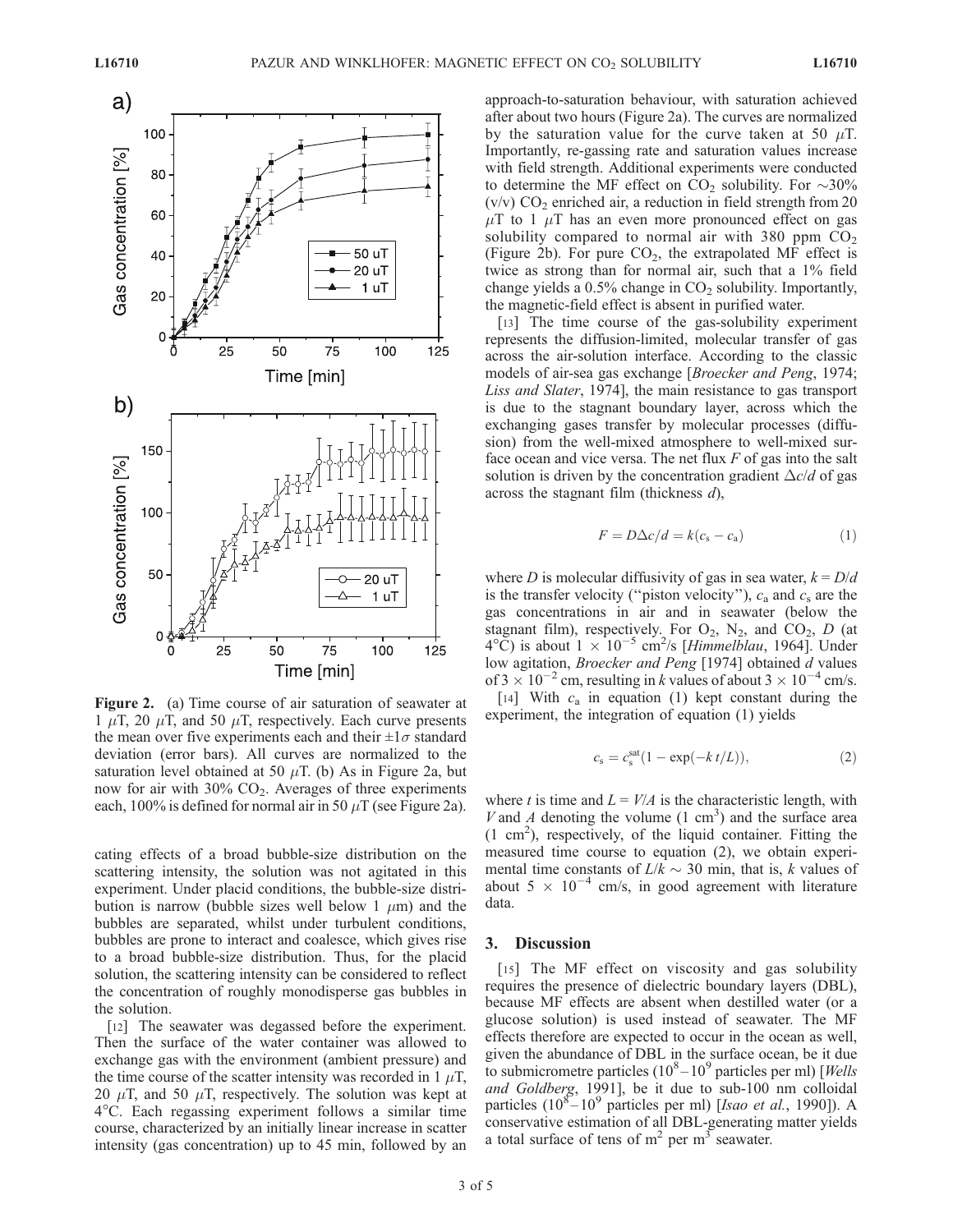[16] The MF effect on gas-solubility in seawater does not seem to be directly related to the MF effect on viscosity, since the latter is much less pronounced. This is also suggested by the fact that the time scale of gas uptake in our experiments shows no discernible difference between normal and reduced MF. The single-most important difference between gas uptake under normal and reduced MF is the magnitude of the flux and the saturation level. This implies a lower gas solubility in seawater in weaker magnetic fields and we may conclude that MF strength affects the equilibrium concentration of dissolved gas in the liquid phase. It is therefore conceivable that geomagnetic field strength may act as an additional factor that modulates the air-sea exchange of gas.

[17] An important unknown is the magnetic-field effect on the reaction rates in the dissolved inorganic carbon system.  $CO<sub>2</sub>$  as a reactive gas may become hydrated already in the stagnant film, whereupon concentration gradients of other inorganic carbon species (HCO<sub>3</sub>, CO<sub>3</sub><sup>-</sup>) would be set up immediately (given the rapid dissociation of carbonic acid, compared to the slow hydration reaction under typical seawater pH conditions), which leads to well-known  $CO<sub>2</sub>$ exchange enhancement [Hoover and Berkshire, 1969; Wanninkhof and Knox, 1996]. The fact that the MF effect on solubility is more pronounced for a  $CO<sub>2</sub>$  enriched atmosphere than for the standard atmosphere might also result from MF effects on the equilibrium constants in the marine carbonate system, but more experiments are needed for clarification.

[18] The theoretical framework describing effects of a weak static MF on electrolyte solutions, gas solubility, and equilibrium constants is at a level that does not even allow us to make qualitative predictions. Obviously, the MF effect is related to the presence of ionic solutes. Salinity reduces solubility of hydrophobic gases, and it is possible that the magnetic field (by exerting a Lorentz force on ionic solutes at DBL) partly undoes the adverse effect of salinity on gas solubility. We speculate that under higher fields, the relative influence of thermal fluctuations on ion movement becomes weaker (particularly at DBL, where gyration of ions may be stabilized), which would lead to lower effective temperatures, hence higher gas solubility.

## 4. Conclusions

[19] We have measured viscosity and gas solubility of seawater at different magnetic field (MF) strengths. While the MF effect on seawater viscosity is probably too small to be relevant under naturally occurring field variations, the MF effect on gas solubility may present a physical link between geomagnetic field and climate. Our small-scale laboratory experiments indicate lower solubility of  $CO<sub>2</sub>$  in seawater under reduced MF intensity. The extra amount of  $CO<sub>2</sub>$  not dissolved due to reduced  $CO<sub>2</sub>$  solubility in a weaker MF would add to the greenhouse effect. This mechanism therefore has the right sign to qualitatively explain the observed anti-correlation between archeomagnetic field strength and global temperature estimates.

[20] However, the magnitude of the mechanism is small compared to the magnitude of the preponderant mechanisms driving the exchange of carbon between ocean and atmosphere, such as water temperature, biological pumping,

overturning circulation. The effect of geomagnetic-field variations therefore is to modulate the air-sea exchange of carbon.

[21] The magnitude of the MF effect is such that  $CO<sub>2</sub>$ solubility reduces by a maximum of  $0.5\%$  per each  $\%$ decrease in MF strength. To provide a quantitative assessment of the MF effect on the global carbon dioxide budget, we assume that our experimental results can be extrapolated to the global scale and that a reduction in  $CO<sub>2</sub>$  solubility by 0.5% is equivalent to an emission of 0.5% of the total amount of dissolved inorganic carbon (DIC) in the surface ocean (700 Pg C) [see Sigman and Boyle, 2000, Figure 2]. A 1% decrease in magnetic dipole moment occurring over a decade would then add 1 ppm  $CO<sub>2</sub>$  per decade to the atmosphere, that is, 0.35 Pg C/yr. This figure is a magnitude larger than the  $CO<sub>2</sub>$  discharge from subaerial volcanism  $(0.03 \text{ Pg C/yr})$  [*Kerrick*, 2001], from which we surmise that the MF effect may have played a role in pre-industrial times.

[22] Given the high anthropogenic emission rate of  $CO<sub>2</sub>$ (7 Pg  $C/yr$ ), it would be preposterous to make the weakening Earth's magnetic field responsible for global warming. Yet, by lowering the capacity of the surface ocean to absorb excess  $CO<sub>2</sub>$  from the atmosphere, the diminishing field acts in the same direction as the increase in sea-surface temperature and acidity, thereby exacerbating the effects of global warming.

[23] **Acknowledgments.** The authors would like to thank Professor H. Scheer and two anonymous referees for helpful comments. M. W. acknowledges funding from the DFG (Wi 1828/4-1).

#### References

- Barrett, R. A., and S. A. Parsons (1998), The influence of magnetic fields on calcium carbonate precipitation, Water Res., 32, 609-612.
- Beruto, D. T., R. Botter, F. Perfumo, and S. Scaglione (2003), Interfacial effect of extremely low frequency electromagnetic fields (EM-ELF) on the vaporization step of carbon dioxide from aqueous solutions of body simulated fluid (SBF), *Bioelectromagnetics*, 24, 251-261.
- Broecker, W. S., and T. Peng (1974), Gases exchange rate between air and sea, Tellus, 26, 21-35.
- Brohan, P., J. J. Kennedy, I. Harris, S. F. B. Tett, and P. D. Jones (2006), Uncertainty estimates in regional and global observed temperature changes: A new data set from 1850, J. Geophys. Res., 111, D12106, doi:10.1029/2005JD006548.
- Courtillot, V., Y. Gallet, J.-L. Le Mouël, F. Fluteau, and A. Genevey (2007), Are there connections between the Earth's magnetic field and climate?, Earth Planet. Sci. Lett., 253, 328 – 339.
- Creux, P., J. Lachaise, A. Graciaa, and J. K. Beattie (2007), Specific cation effects at the hydroxide-charged air/water interface, J. Phys. Chem. C, 111, 3753 – 3755.
- Doake, C. S. M. (1977), A possible effect of ice ages on the Earth's magnetic field, Nature, 267, 415-417.
- Gallet, Y., A. Genevey, and F. Fluteau (2005), Does Earth's magnetic field secular variation control centennial climate change?, Earth Planet. Sci. Lett., 236, 339-347.
- Gallet, Y., A. Genevey, M. LeGoff, F. Fluteau, and S. Ali Eshragi (2006), Possible impact of the Earth's magnetic field on the history of ancient civilizatons, Earth Planet. Sci. Lett., 246, 17-26.
- Guyodo, Y., P. Gaillot, and J. E. T. Channell (2000), Wavelet analysis of relative geomagnetic paleointensity at ODP Site 983, Earth Planet. Sci. Lett., 184, 109-123.
- Heslop, D. (2007), A wavelet investigation of possible orbital influences on past geomagnetic field intensity, Geochem. Geophys. Geosyst., 8, Q03003, doi:10.1029/2006GC001498.
- Himmelblau, D. M. (1964), Diffusion of dissolved gases in liquids, Chem. Rev., 64, 527 – 550.
- Holysz, L., M. Chibowski, and E. Chibowski (2002), Time-dependent changes of zeta potential and other parameters of in situ calcium carbonate due to magnetic field treatment, Colloids Surf. A, 208, 231-240.
- Hoover, T. E., and D. C. Berkshire (1969), Effects of hydration on carbon dioxide exchange across an air-water interface, J. Geophys. Res., 74(2),  $456 - 464.$